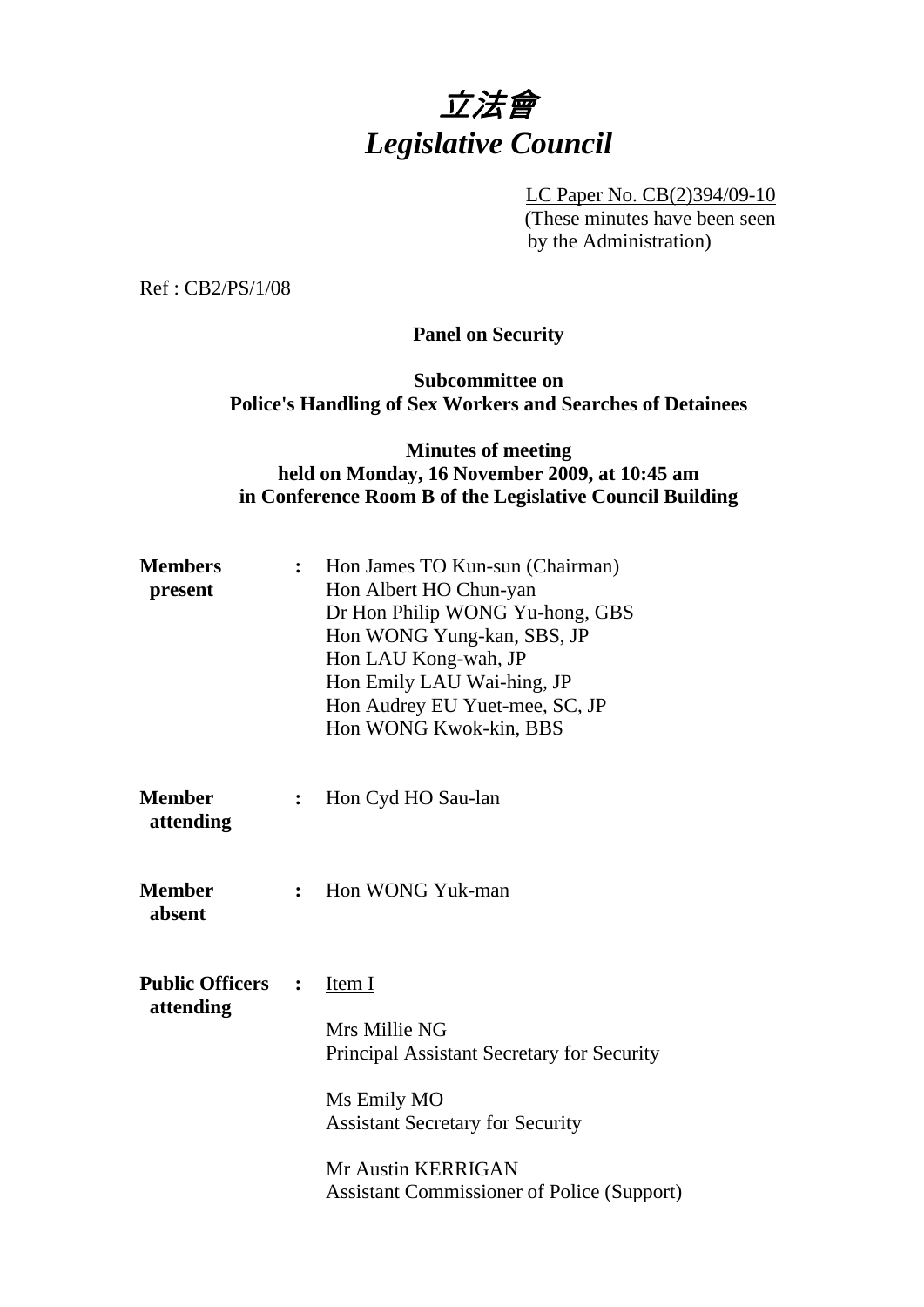|                               |                | Mr NG Sai-kuen<br>Chief Superintendent of Police (Crime HQ) (Crime Wing)                     |
|-------------------------------|----------------|----------------------------------------------------------------------------------------------|
|                               |                | Mr Matthew Darron LINDSAY<br>Senior Superintendent of Police (Support Branch) (Support Wing) |
|                               |                | Mr Eddy SIT<br>Chief Inspector, Custody Management and Detention (Support)                   |
|                               |                | Mr Eddy TONG<br>Chief Inspector, Crime $HQ(1)$ ( $HQ$ Group) (Crime Wing)                    |
| <b>Clerk</b> in<br>attendance | $\ddot{\cdot}$ | Mr Raymond LAM<br>Chief Council Secretary (2) 1                                              |
| <b>Staff in</b><br>attendance | $\ddot{\cdot}$ | Ms Connie FUNG<br>Senior Assistant Legal Adviser 1                                           |
|                               |                | Mr Bonny LOO<br><b>Assistant Legal Adviser 3</b>                                             |
|                               |                | Miss Josephine SO<br>Senior Council Secretary (2) 1                                          |
|                               |                | Ms Camy YOONG<br>Clerical Assistant (2) 1                                                    |

#### **I. Meeting with the Administration**  (LC Paper Nos. CB(2)256/09-10(01), CB(2)257/09-10(01) and CB(2)285/09-10(01))

1. The Subcommittee deliberated (index of proceedings attached at **Annex**).

2. Notwithstanding the Administration's explanation on the reasons for not adopting digital radiographic (X-ray) body scanners or millimetre wave body scanners in custody searches, the Chairman requested the Administration to provide the views of the Privacy Commissioner for Personal Data on the matter, in particular the privacy concerns arising from the display of images which would instantly reveal to the searching officers the body figures and any surgical/ medical equipment placed in the human body of the person being searched.

3. At the request of the Subcommittee, the Administration agreed to provide the Panel on Security with statistics on Level III(c) searches conducted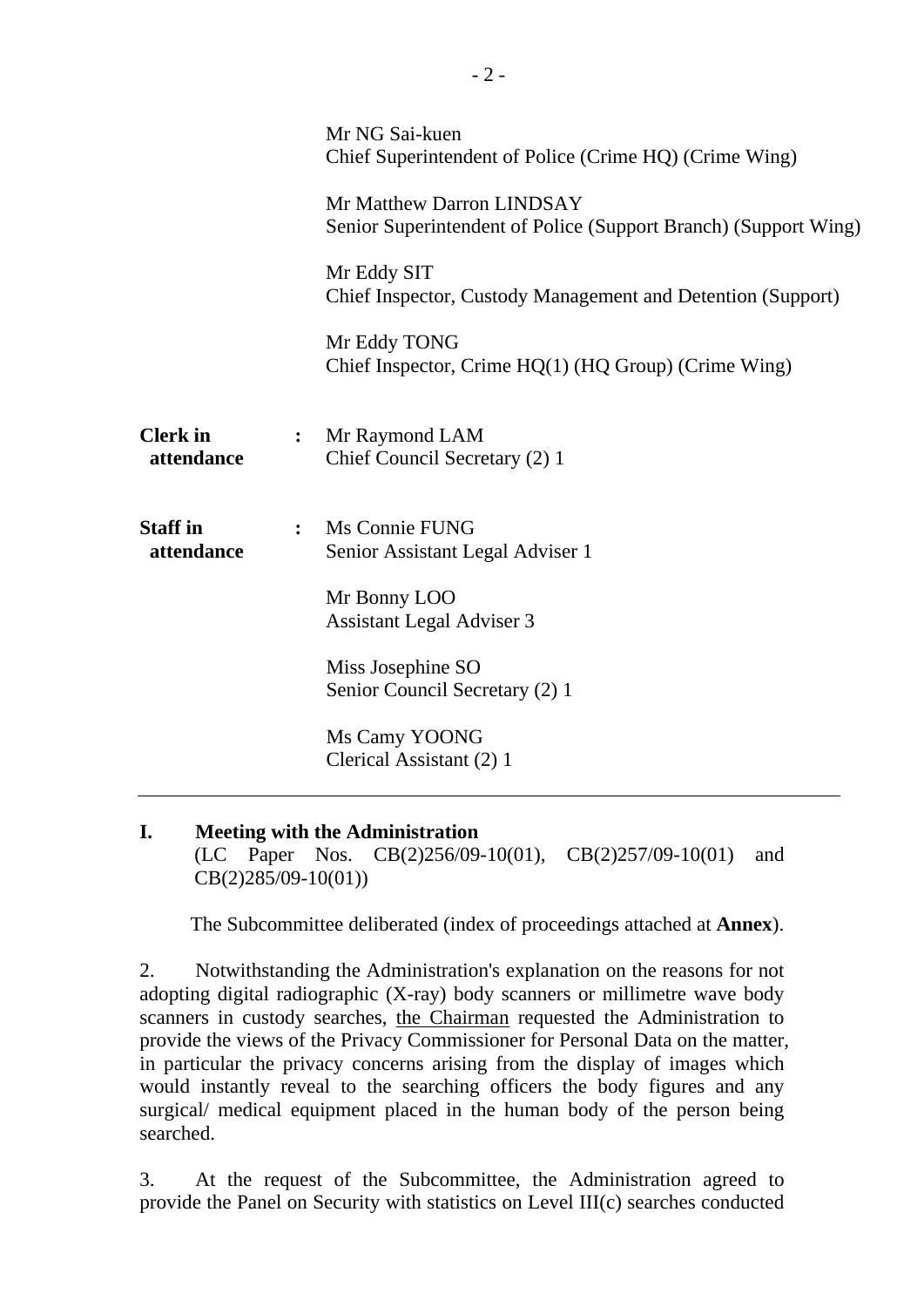on detainees involving full removal of underwear and the nature of offences involved on a quarterly basis.

4. The Administration undertook to continue to monitor technological developments and liaise with other law enforcement agencies and overseas police forces with a view to exploring other technology-based search equipment suitable for use in custody searches.

5. The Subcommittee noted that some sex worker concern groups had requested meeting with the Independent Police Complaints Council (IPCC) on a regular basis to reflect their concerns about the handling of complaints by the Complaints Against Police Office (CAPO). The Administration responded that IPCC had tentatively scheduled to receive the views of the sex worker concern groups in early December 2009. Noting that the Administration would report to the Panel on Security the operation of IPCC one year after the latter became a statutory body on 1 June 2009, the Subcommittee agreed to recommend to the Panel on Security that the statutory IPCC's monitoring of the work of CAPO in handling complaints from sex workers be followed up by the Panel when it discussed the operation of the statutory IPCC at a special meeting to be held in or around July 2010.

## **II. Way forward**

6. The Chairman said that the Subcommittee had concluded its work and a report would be submitted, after endorsement by members, to the Panel on Security.

7. There being no other business, the meeting ended at 11:45 am.

Council Business Division 2 Legislative Council Secretariat 27 November 2009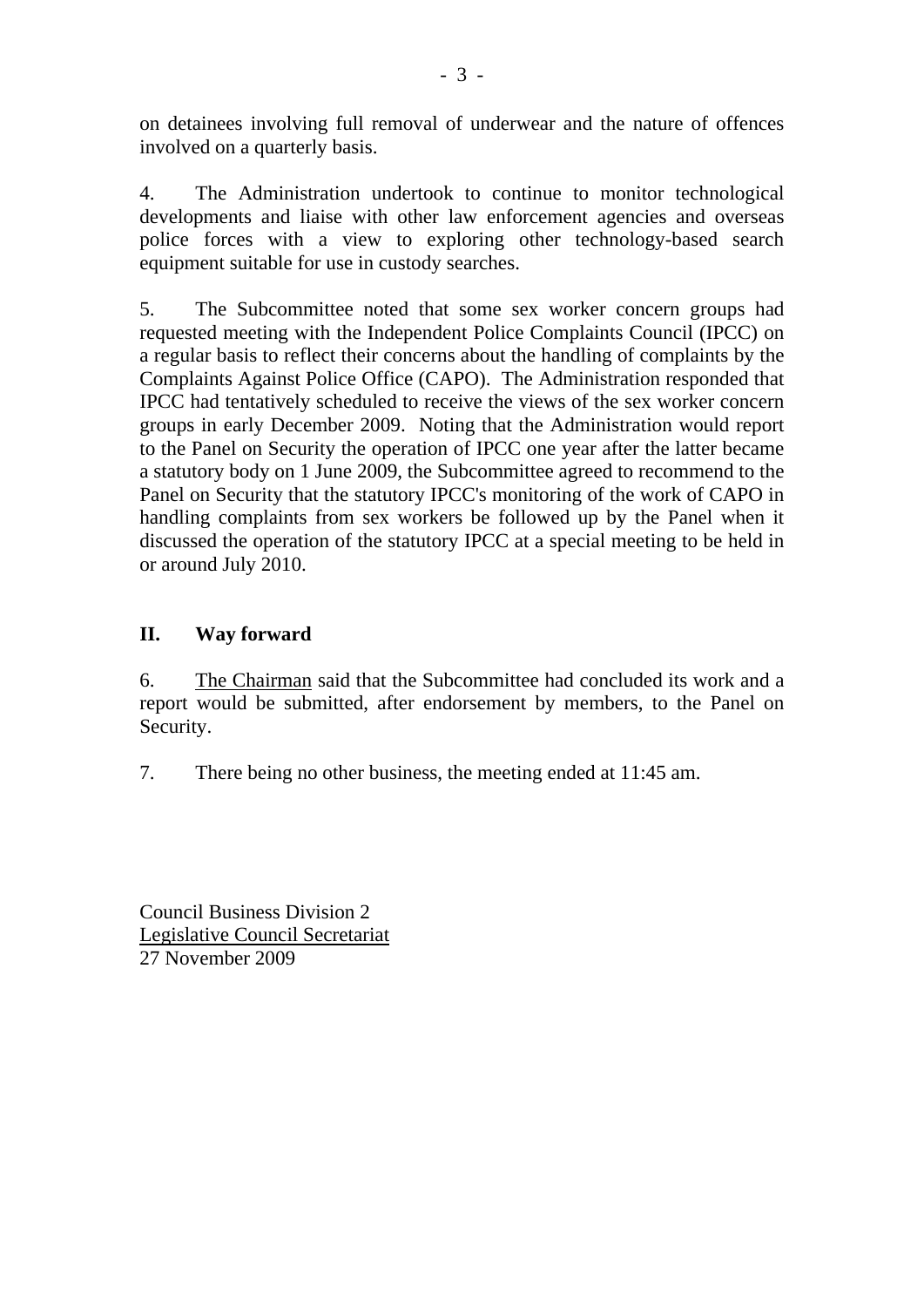## **Proceedings of meeting of the Subcommittee on Police's Handling of Sex Workers and Searches of Detainees on Monday, 16 November 2009, at 10:45 am in Conference Room B of the Legislative Council Building**

| <b>Time Marker</b>   | Speaker(s)                              | Subject(s)                                                                                                                                                                                                                                                                                                                                                                                                                                                                                                                                                                                                                                                                                                                                                                                                                                                                                                                                                       | <b>Action</b><br><b>Required</b> |
|----------------------|-----------------------------------------|------------------------------------------------------------------------------------------------------------------------------------------------------------------------------------------------------------------------------------------------------------------------------------------------------------------------------------------------------------------------------------------------------------------------------------------------------------------------------------------------------------------------------------------------------------------------------------------------------------------------------------------------------------------------------------------------------------------------------------------------------------------------------------------------------------------------------------------------------------------------------------------------------------------------------------------------------------------|----------------------------------|
| $000000 -$<br>000344 | Chairman                                | Opening remarks                                                                                                                                                                                                                                                                                                                                                                                                                                                                                                                                                                                                                                                                                                                                                                                                                                                                                                                                                  |                                  |
| $000345 -$<br>001254 | Admin                                   | Briefing on the Administration's response to<br>issues raised by members at the meeting on<br>October<br>8<br>2009<br>(LC)<br>Paper<br>No.<br>$CB(2)257/09-10(01))$<br>Findings of a study conducted by the Police<br>on the use of technology-based search<br>equipment (TBSE) in conducting searches<br>on detainees prior to their detention; merits<br>and disadvantages of individual TBSE,<br>including digital radiographic (X-ray) body<br>backscatter<br>X-ray<br>scanner,<br>scanner,<br>millimeter wave body scanner, walk-through<br>metal detector and handheld metal detector/<br>gloves (Paragraphs 6 to 23 of LC Paper No.<br>$CB(2)257/09-10(01))$<br>Practices of airports and overseas police<br>forces in using TBSE in conducting physical<br>searches (Paragraphs 24 to 29 of LC Paper<br>No. $CB(2)257/09-10(01)$<br>Recent custody search statistics (Paragraphs<br>30<br>and<br>31<br>of<br>LC<br>Paper<br>No.<br>$CB(2)257/09-10(01))$ |                                  |
| $001255 -$<br>001824 | Dr Hon Philip WONG<br>Chairman<br>Admin | The Administration advised that the Police's<br>research into TBSE had revealed that for the<br>time being, there was no TBSE readily<br>available in the market which was able to<br>fully satisfy the Police's requirements to the<br>extent of and obviating the need for a<br>physical search altogether. Handheld metal<br>detector was the most practical TBSE<br>available and the Police would continue to<br>use it prior to conducting a custody search<br>Dr Philip WONG suggested that the<br>Administration should cooperate with local<br>universities to explore the possibility of<br>developing equipment and devices which<br>could meet the Police's requirements<br>regarding accuracy or detection capability                                                                                                                                                                                                                               |                                  |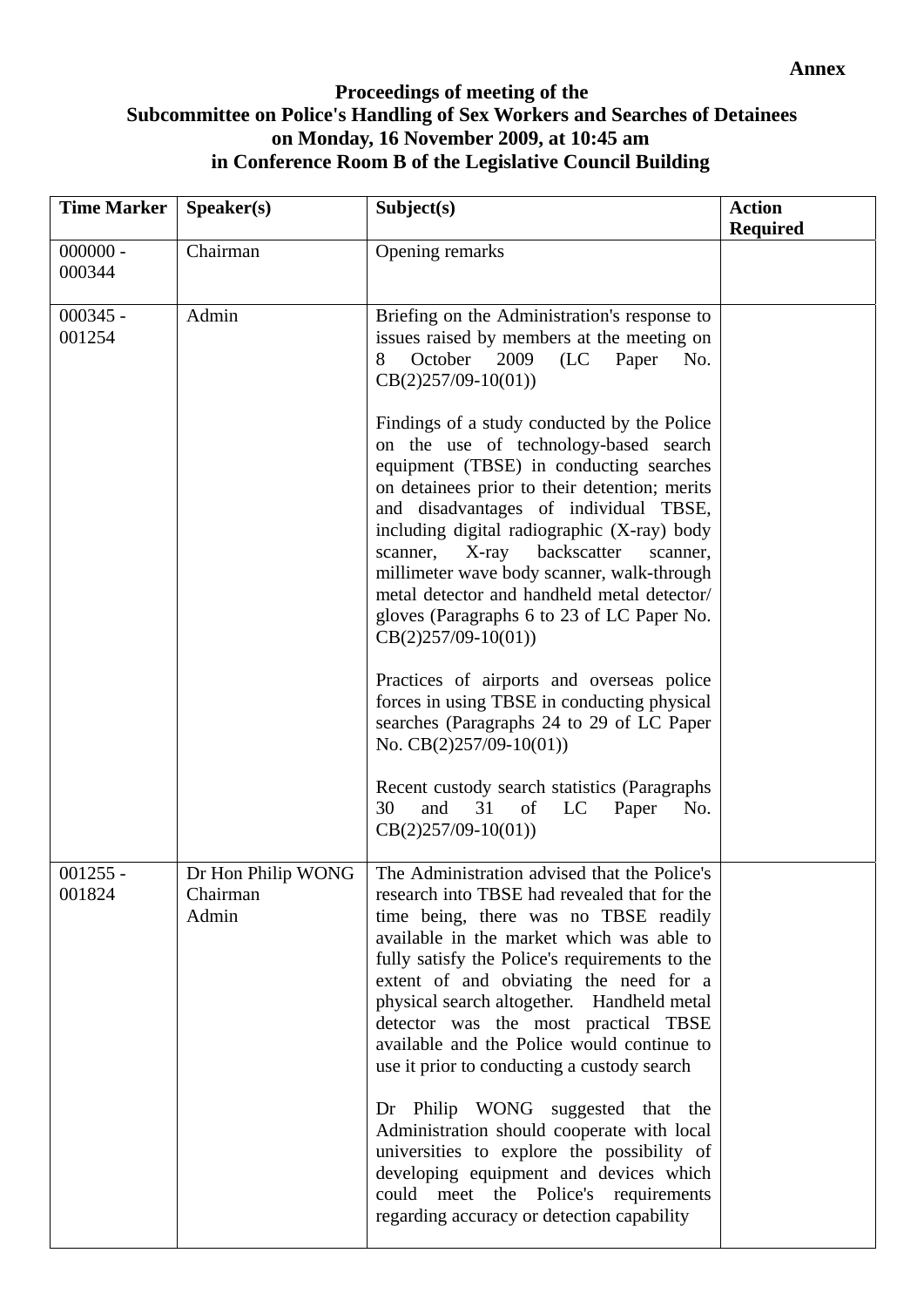| <b>Time Marker</b>   | Speaker(s)             | Subject(s)                                                                                                                                                                                                                                                                                                                                                                                                                                                                                                                                                                                                                                                                                                                 | <b>Action</b>   |
|----------------------|------------------------|----------------------------------------------------------------------------------------------------------------------------------------------------------------------------------------------------------------------------------------------------------------------------------------------------------------------------------------------------------------------------------------------------------------------------------------------------------------------------------------------------------------------------------------------------------------------------------------------------------------------------------------------------------------------------------------------------------------------------|-----------------|
|                      |                        |                                                                                                                                                                                                                                                                                                                                                                                                                                                                                                                                                                                                                                                                                                                            | <b>Required</b> |
|                      |                        | The Administration assured members that<br>the Police would continue to monitor<br>technological developments and liaise with<br>other law enforcement agencies (LEAs) and<br>overseas police forces with a view to<br>exploring other TBSE that could be used in<br>custody searches.<br>The Administration<br>stressed that Police officers were now fully<br>aware of the human rights obligations in<br>respect of conducting custody searches, and<br>that searches which involved the full<br>removal of underwear would only be<br>conducted with strong justifications that<br>would be clearly recorded in the Police's<br><b>Communal Information System</b>                                                     |                 |
| $001825 -$<br>002618 | Hon Emily LAU<br>Admin | Discussion on recent custody<br>search<br>statistics (Paragraphs 30 and 31 of LC Paper<br>No. $CB(2)257/09-10(01)$                                                                                                                                                                                                                                                                                                                                                                                                                                                                                                                                                                                                         |                 |
|                      |                        | The Administration advised that the number<br>of Level III(c) searches involving full<br>underwear<br>decreased<br>removal<br>of<br>significantly from 370 in January 2009 to<br>15 in September 2009. Analysis on the<br>nature of offences relating to these searches<br>indicated that over 80% of such high-level<br>searches were conducted on those detainees<br>arrested<br>for dangerous drugs related<br>offences, and the remaining 20% for<br>possession of concealed items/articles or<br>offensive weapon<br>Ms Emily LAU remained of the view that<br>that the Police should minimize the need for<br>searches<br>involving<br>high-level<br>a<br>of<br>intrusiveness<br>TBSE used by overseas police forces |                 |
|                      |                        | (Annex C to<br>LC<br>Paper<br>No.<br>$CB(2)257/09-10(01))$                                                                                                                                                                                                                                                                                                                                                                                                                                                                                                                                                                                                                                                                 |                 |
| $002619 -$<br>002639 | Dr Hon Philip WONG     | Dr WONG suggested that the Police should<br>consider using different types of equipment/<br>simultaneously in conducting<br>devices<br>custody searches, if there was no single<br>device that could meet the Police's<br>requirements                                                                                                                                                                                                                                                                                                                                                                                                                                                                                     |                 |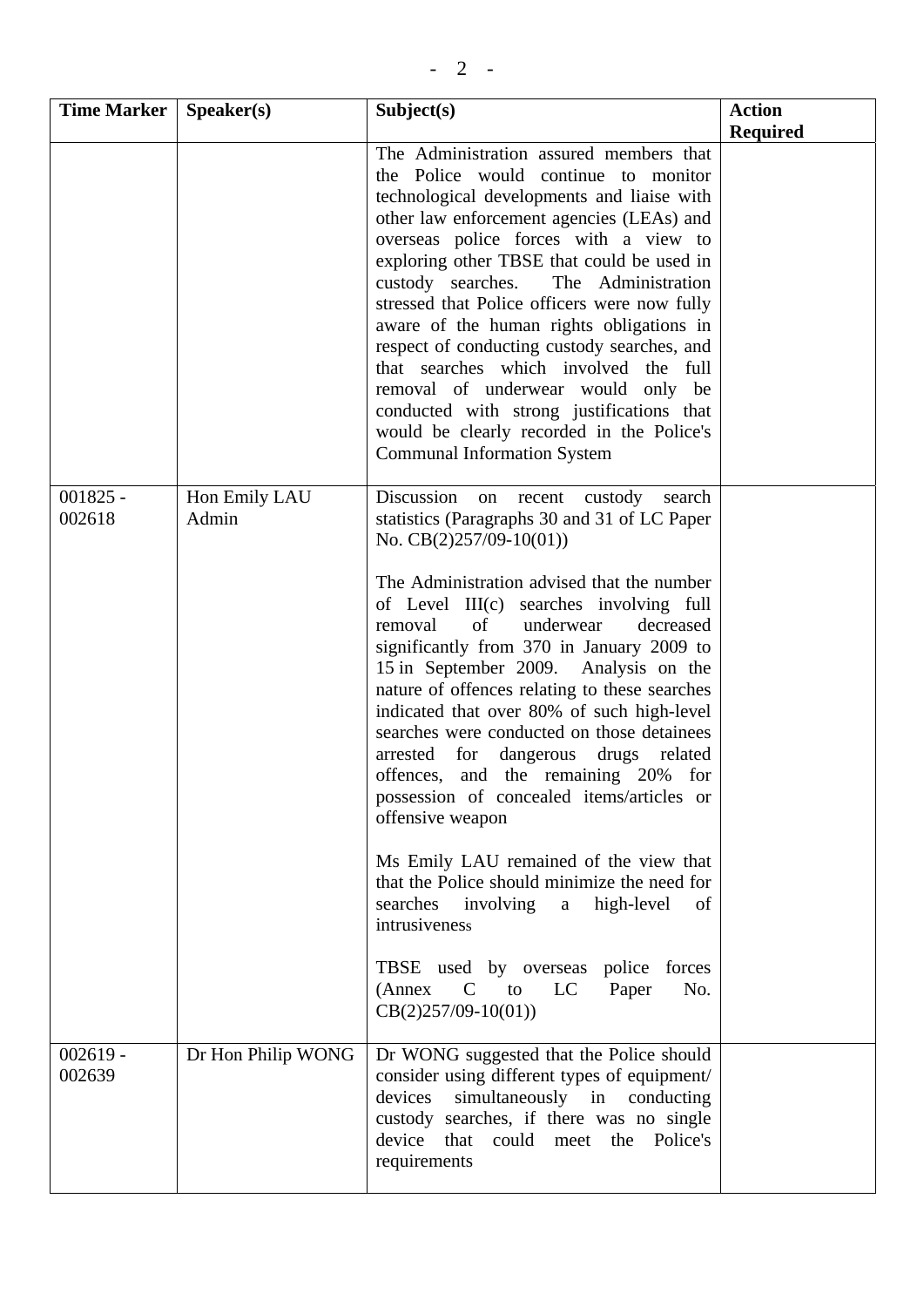| <b>Time Marker</b>   | Speaker(s)                                                             | Subject(s)                                                                                                                                                                                                                                                                                                                                                                                                                                                                                                                                                                                                                                                                                                                           | <b>Action</b><br><b>Required</b>                                                                                      |
|----------------------|------------------------------------------------------------------------|--------------------------------------------------------------------------------------------------------------------------------------------------------------------------------------------------------------------------------------------------------------------------------------------------------------------------------------------------------------------------------------------------------------------------------------------------------------------------------------------------------------------------------------------------------------------------------------------------------------------------------------------------------------------------------------------------------------------------------------|-----------------------------------------------------------------------------------------------------------------------|
| $002640 -$<br>003457 | Chairman                                                               | Noting the Administration's explanation on<br>the reasons for not adopting X-ray body<br>scanners or millimetre wave body scanners<br>in custody searches, the Chairman requested<br>the Administration to provide the views of<br>the Privacy Commissioner for Personal Data<br>on the matter, in particular the privacy<br>concerns arising from the display of images<br>which would instantly reveal to the<br>searching officers the body figures and any<br>surgical/medical equipment placed in the<br>human body of the person being searched<br>Relevant considerations, such as costs,<br>effectiveness and practicability,<br>which<br>needed to be taken into account in deciding<br>whether a particular TBSE should be | <b>Admin to follow</b><br>up on the request<br>(Para. 2 of the<br>minutes refers)                                     |
|                      |                                                                        | adopted in custody searches<br>Administration was<br>The<br>requested<br>to<br>provide the Panel on Security with statistics<br>on Level III(c) searches conducted on<br>detainees<br>involving full<br>removal<br>of<br>underwear and the nature of offences<br>involved on a regular basis                                                                                                                                                                                                                                                                                                                                                                                                                                         | <b>Admin to provide</b><br>the requested<br>information on a<br>quarterly basis<br>(Para. 3 of the<br>minutes refers) |
|                      |                                                                        | The Chairman shared the view of Dr Philip<br>WONG and Ms Emily LAU that the Police<br>should continue to monitor technological<br>developments and liaise with other LEAs<br>and overseas police forces with a view to<br>exploring other TBSE suitable for use in<br>custody searches                                                                                                                                                                                                                                                                                                                                                                                                                                               |                                                                                                                       |
| $003458 -$<br>004650 | Chairman<br>Dr Hon Philip WONG<br>Hon Emily LAU<br>Hon Cyd HO<br>Admin | Discussion on the way forward; whether the<br>Subcommittee could conclude its work;<br>whether and how the Subcommittee would<br>handle the complaints and allegations in the<br>submission from<br>Zi Teng<br>joint<br>and<br>Association<br>(LC)<br>JJJ<br>Paper<br>No.<br>$CB(2)256/09-10(01))$                                                                                                                                                                                                                                                                                                                                                                                                                                   |                                                                                                                       |
|                      |                                                                        | The Administration advised that the Police<br>attached great emphasis on the proper<br>conduct of Police officers.<br>The Police<br>management would not condone abuses, if<br>any, committed by Police officers during<br>anti-vice undercover operations.<br>The<br>Complaints Against Police Office (CAPO)<br>had committed to follow up on the sex<br>workers'<br>complaints<br>with<br>necessary                                                                                                                                                                                                                                                                                                                                |                                                                                                                       |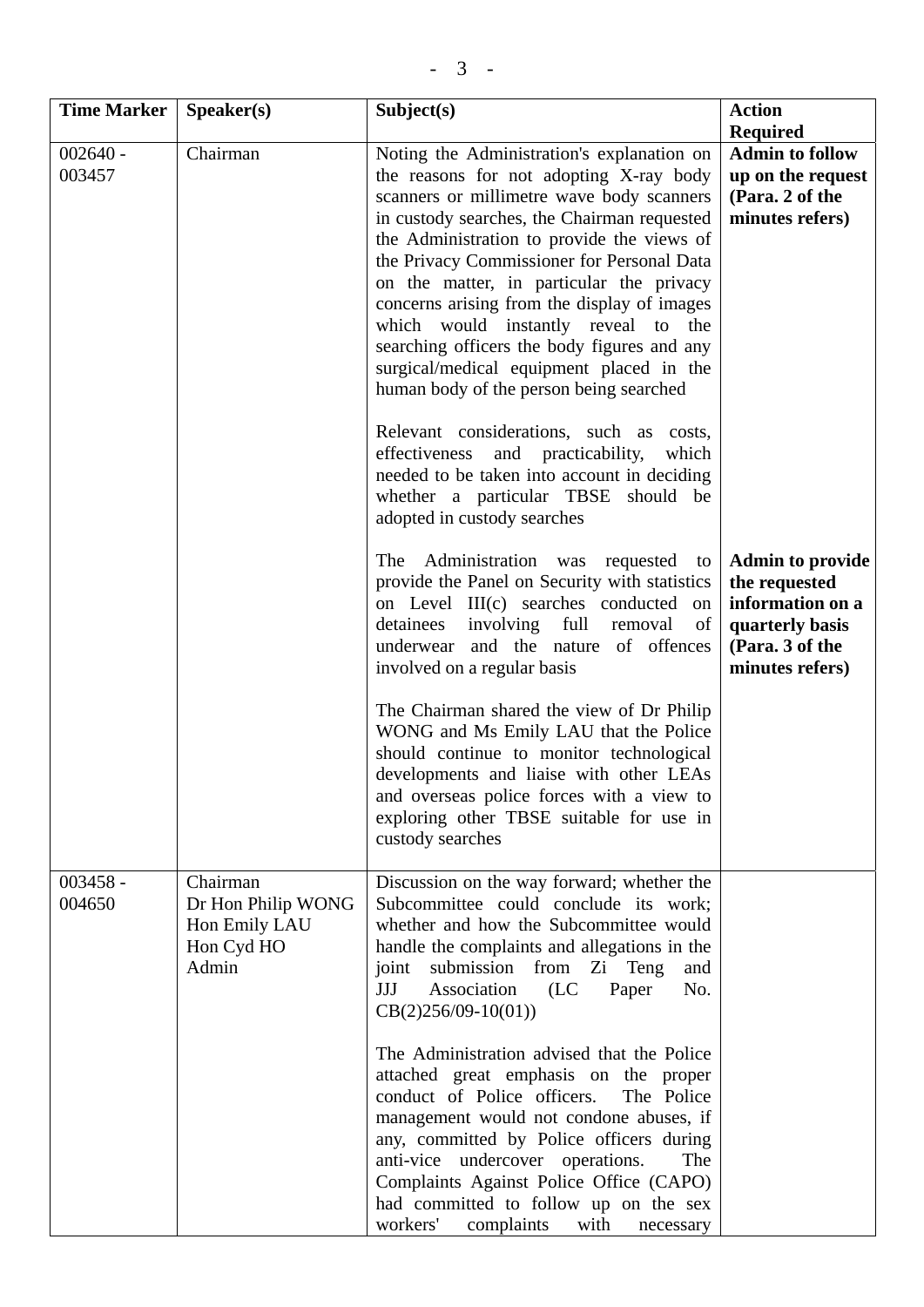| <b>Time Marker</b>   | Speaker(s)                         | Subject(s)                                                                                                                                                                                                                                                                                                                                                                                                                                                                                                                                                                                                                                                                                                                                                                                                                                                                                                                                                                                                                                                                                                                                                                                                                                                                                                                                 | <b>Action</b>                     |
|----------------------|------------------------------------|--------------------------------------------------------------------------------------------------------------------------------------------------------------------------------------------------------------------------------------------------------------------------------------------------------------------------------------------------------------------------------------------------------------------------------------------------------------------------------------------------------------------------------------------------------------------------------------------------------------------------------------------------------------------------------------------------------------------------------------------------------------------------------------------------------------------------------------------------------------------------------------------------------------------------------------------------------------------------------------------------------------------------------------------------------------------------------------------------------------------------------------------------------------------------------------------------------------------------------------------------------------------------------------------------------------------------------------------|-----------------------------------|
|                      |                                    |                                                                                                                                                                                                                                                                                                                                                                                                                                                                                                                                                                                                                                                                                                                                                                                                                                                                                                                                                                                                                                                                                                                                                                                                                                                                                                                                            | <b>Required</b>                   |
|                      |                                    | information. Noting that some sex worker<br>concern groups had requested meeting with<br>the Independent Police Complaints Council<br>(IPCC) on a regular basis to reflect their<br>concerns about the handling of complaints<br>by CAPO, IPCC had tentatively scheduled<br>to receive the views of the sex worker<br>concern groups in early December 2009<br>The Administration further advised that it<br>would report to the Panel on Security the<br>operation of IPCC one year after the latter<br>became a statutory body on 1 June 2009                                                                                                                                                                                                                                                                                                                                                                                                                                                                                                                                                                                                                                                                                                                                                                                            |                                   |
|                      |                                    |                                                                                                                                                                                                                                                                                                                                                                                                                                                                                                                                                                                                                                                                                                                                                                                                                                                                                                                                                                                                                                                                                                                                                                                                                                                                                                                                            |                                   |
| $004651 -$<br>005748 | Hon Emily LAU<br>Chairman<br>Admin | Ms Emily LAU's enquiry on how the<br>Administration dealt with the complaints<br>and allegations referred to in the joint<br>submission<br>from<br>Zi<br>Teng<br>and<br><b>JJJ</b> Association<br>The Administration advised that among<br>complaints outlined in<br>those<br>21<br>the<br>submission alleging abuse of power by<br>Police officers, only three of them, i.e. Cases<br>6, 18 and 21, were pursuable reports which<br>had been dealt with. For the remaining 18<br>reports, investigations could not be carried<br>out since they did not provide sufficient<br>traceable information<br>The Administration further advised that the<br>CAPO was required to, upon completion of<br>investigation of complaints, submit to IPCC<br>investigation reports containing the findings<br>facts<br>supporting<br>of<br>and<br>evidence,<br>classifications of the complaints and the<br>reasons for the classifications, actions taken<br>or to be taken by the Police and other<br>relevant information. If CAPO could not<br>complete the investigation within six months<br>after the date of receipt of the complaints, it<br>should submit to IPCC interim investigation<br>reports explaining the progress of the<br>investigation and the reasons for not being<br>able to complete the investigation within six<br>months |                                   |
| $005749 -$           | Hon Cyd HO                         | Ms Cyd HO agreed with the Chairman that                                                                                                                                                                                                                                                                                                                                                                                                                                                                                                                                                                                                                                                                                                                                                                                                                                                                                                                                                                                                                                                                                                                                                                                                                                                                                                    | <b>Admin to provide</b>           |
| 010028               | Chairman<br>Admin                  | the Administration should provide the Panel<br>on Security with statistics on Level III(c)                                                                                                                                                                                                                                                                                                                                                                                                                                                                                                                                                                                                                                                                                                                                                                                                                                                                                                                                                                                                                                                                                                                                                                                                                                                 | the requested<br>information on a |
|                      | Hon Emily LAU                      | searches conducted on detainees involving                                                                                                                                                                                                                                                                                                                                                                                                                                                                                                                                                                                                                                                                                                                                                                                                                                                                                                                                                                                                                                                                                                                                                                                                                                                                                                  | quarterly basis                   |